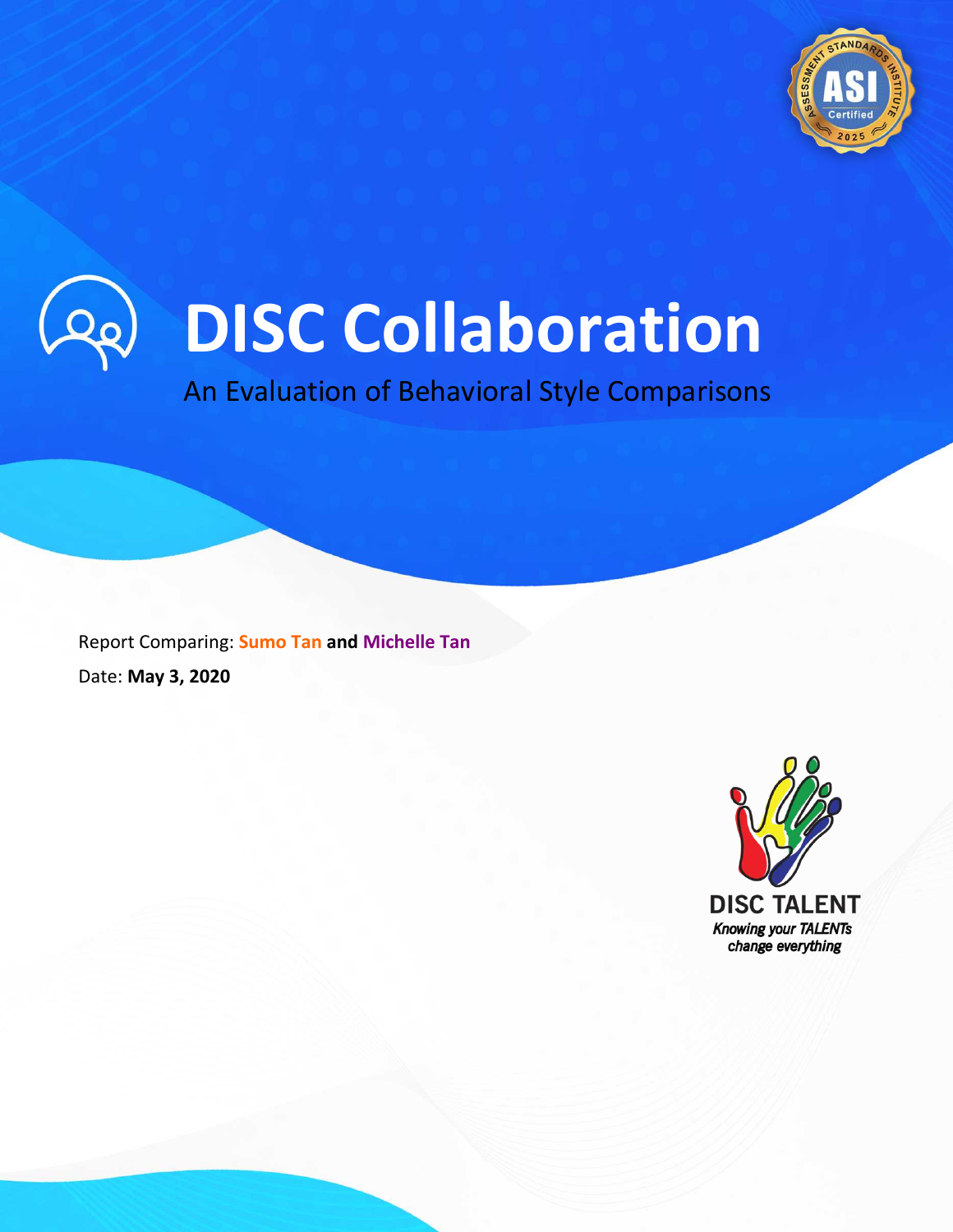## **Table of Contents**

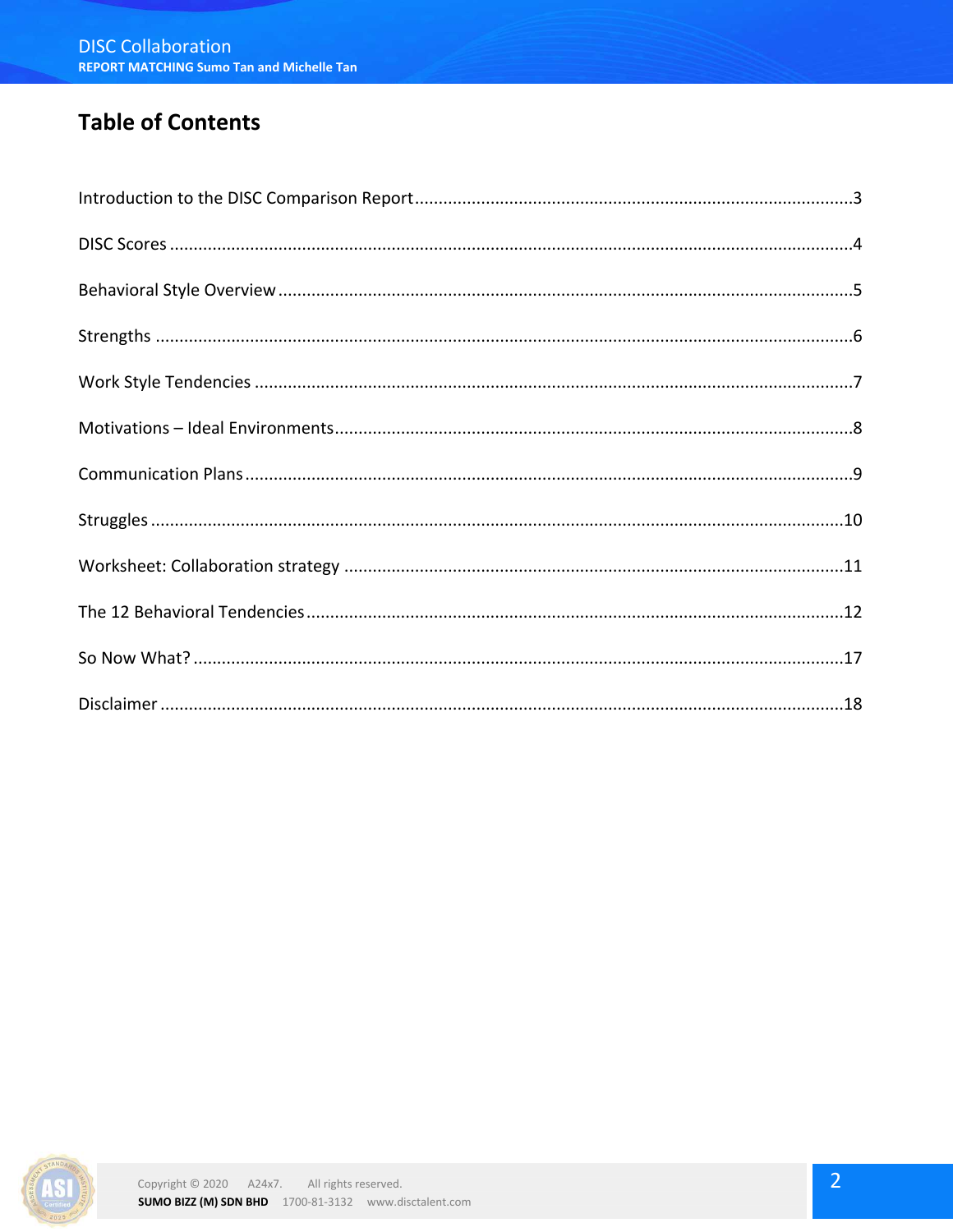# **Overview of the four basic DISC styles**

**Sumo**, below is an overview chart to help you better understand some of the characteristics of each of the Four Basic DISC Styles, so you can interact with **Michelle** and other DISC styles more effectively. DISC is quite useful in describing how a person behaves and is perceived in personal, social and work environments.

|                                          | <b>HIGH</b><br><b>DOMINANT</b><br><b>STYLE</b>           | <b>HIGH</b><br><b>INFLUENCING</b><br><b>STYLE</b>                 | <b>HIGH</b><br><b>STEADY</b><br><b>STYLE</b>              | <b>HIGH</b><br><b>CONSCIENTIOUS</b><br><b>STYLE</b>             |
|------------------------------------------|----------------------------------------------------------|-------------------------------------------------------------------|-----------------------------------------------------------|-----------------------------------------------------------------|
| <b>PACE</b>                              | Faster/Decisive                                          | Faster/Spontaneous                                                | Slower/Relaxed                                            | Slower/Systematic                                               |
| <b>PRIORITY</b>                          | Challenges                                               | Attention                                                         | Relationships                                             | Correctness                                                     |
| <b>SEEKS</b>                             | Productivity<br>Control                                  | Participation<br>Applause                                         | Acceptance<br>Status Quo                                  | Data And Proof<br>Precision                                     |
| <b>STRENGTHS</b>                         | Administration<br>Leadership<br>Problem Solver           | Persuasive<br>Motivator<br>Optimistic                             | Good Listener<br><b>Team Player</b><br>Loyalty            | <b>Critical Thinker</b><br>Accuracy<br>Planning                 |
| <b>STRUGGLES</b>                         | Impatient<br>Lacks Tact<br>Poor Listener                 | Inattentive To Detail<br><b>Short Attention Span</b><br>Impulsive | Oversensitive<br>Resists Change<br>Slow To Act            | Perfectionist<br>Critical<br>Unresponsive                       |
| <b>FEARS</b>                             | <b>Being Taken</b><br>Advantage Of                       | Loss Of Social<br>Recognition                                     | Little Time To Adjust To<br>Change                        | Personal Criticism Of<br>Their Work Efforts                     |
| <b>CONVERSATIONS</b>                     | Short, Fast, Abrupt                                      | Spontaneous, Upbeat                                               | Supportive, Friendly                                      | Systematic, Nonverbal                                           |
| <b>UNDER STRESS</b><br><b>MAY BECOME</b> | Demanding<br>Aggressive                                  | Excitable<br>Disorganized                                         | Submissive<br>Indecisive                                  | Withdrawn<br>Critical                                           |
| <b>PLANNING</b>                          | Achieving The Plan                                       | Promoting The Plan                                                | Implementing The Plan                                     | <b>Structuring The Plan</b>                                     |
| <b>VOICE</b>                             | Strong, Clear<br>Confident                               | Animated, Friendly,<br>Much Inflection                            | Soft, Lower Volume,<br>Warm                               | Monotone, Quiet,<br>Precise                                     |
| <b>WORKPLACE</b>                         | Efficient<br><b>Stacks Of Papers</b><br>Plaques & Awards | <b>Messy Desk</b><br>Photos & Sayings<br>Many Post-Its            | <b>Comfortable Family</b><br>Photos<br><b>Team Awards</b> | Stark & Structured<br>Wall Charts/Calendar<br>Latest Technology |

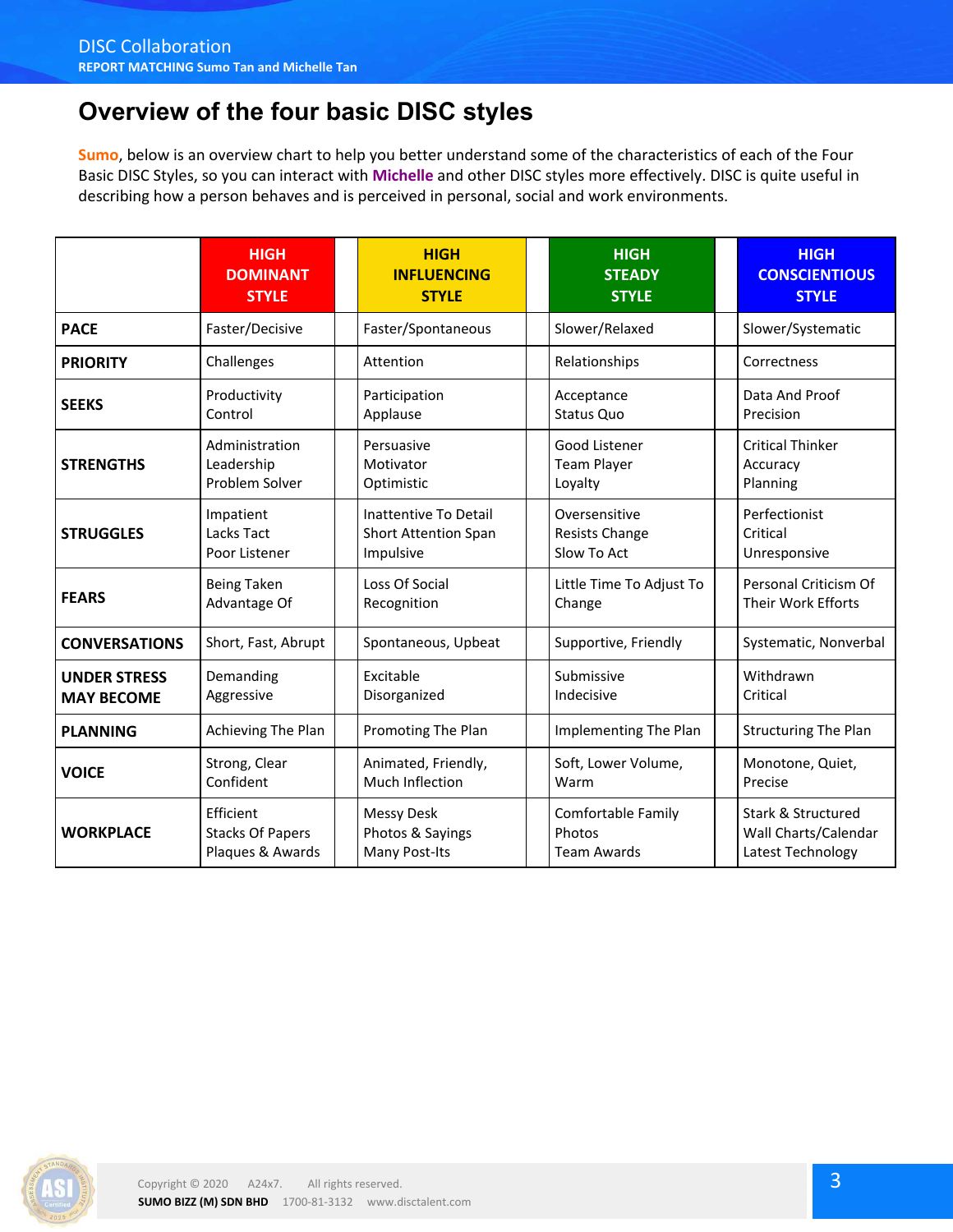### **DISC scores of Sumo and Michelle**

This DISC Collaboration Report shows how **Sumo** and **Michelle** interact with each other in order to help them develop a better working relationship. Their DISC behavioral style is only one aspect within a working relationship, but it is one of the most crucial elements, as it defines how they interact and communicate with each other.







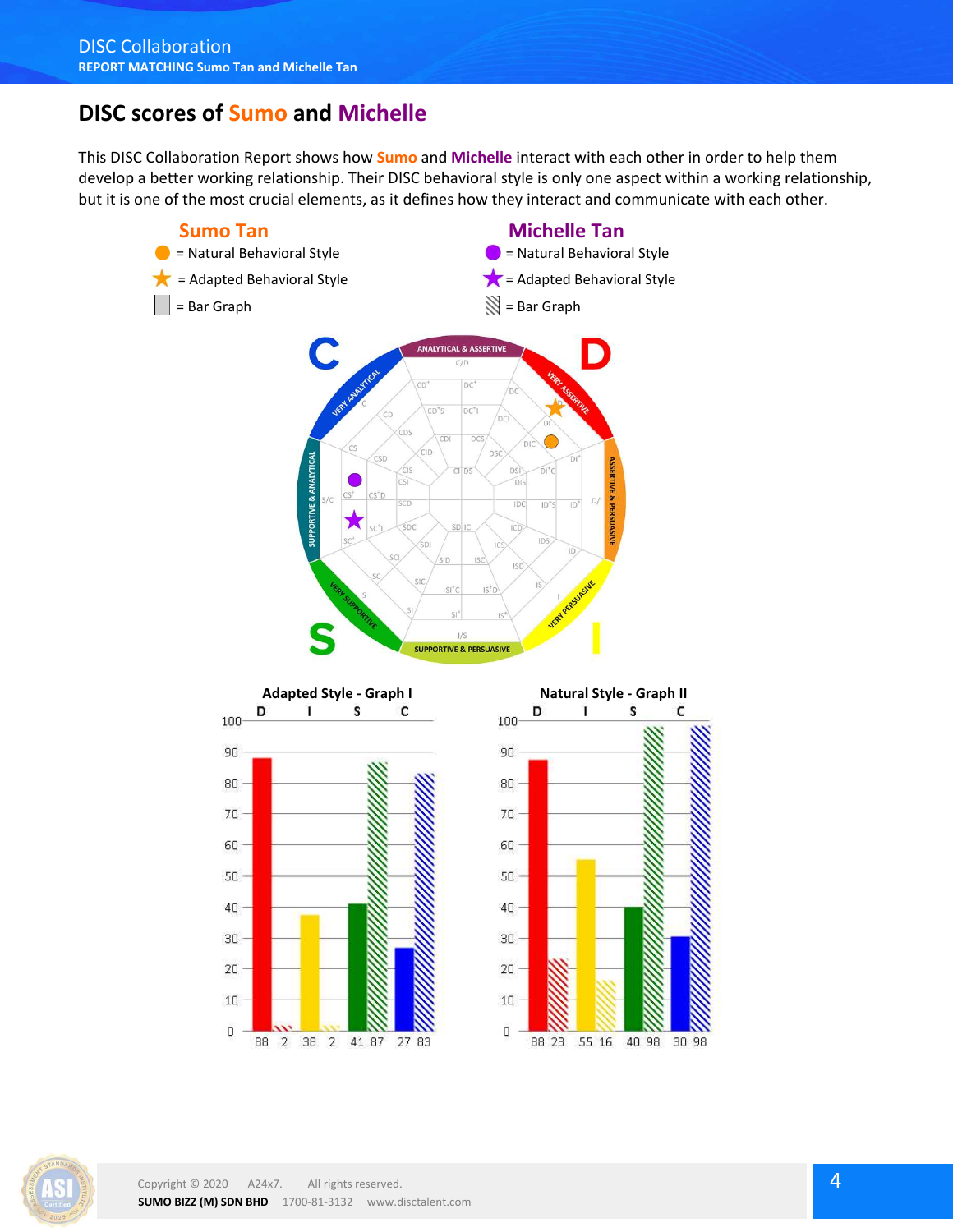### **Classical DISC style overview**

The behaviors of **Sumo** and **Michelle** displayed on this page are a combination of the influence of each of the four major DISC factors. Typically, each person will have one or two (most often) of the DISC factors that are prominently displayed. What follows is a description of the classic workplace patterns along with some insights into how **Sumo** and **Michelle** typically function in their day-to-day interpersonal dynamics. Their style is a baseline indicator that likely will be adapted by **Sumo** and **Michelle** based upon the interpersonal dynamic of their relationship.

#### **Sumo Tan's** DISC style: **Results-Driven**

#### **Results-Driven Style Overview**

The Results- Driven style displays strong self-confidence that may be viewed as arrogance. They will pursue options that challenge them to achieve goals. They like difficult tasks, unique opportunities and seek positions of authority. They avoid constraints. Rules can be viewed as loose guidelines. They act quickly and can become impatient and critical with more methodical and analytical people. In the extreme, they can appear cool and abrasive to others.

- **Emotional characteristic**: High ego strength and single-minded intensity.
- **Goals**: Winning, achieving dominance and lack of restraints.
- **How others are valued**: Through ability to accomplish tasks quickly and keep pace.
- **Influences group**: Power of assertion and persistence to win.
- **Value to the organization**: Get it done mind-set.
- **"Watch-out-for"**: Can become too impatient and seek the "I win - You lose" scenario.
- **When under pressure**: Critical and fault-finding; can overstep bounds and not contribute fully to the team direction if different than their own.
- **Fears**: That other will take advantage, appearing too accommodating or too slow to act.

### **Michelle Tan's** DISC style: **Formalist**

#### **Formalist Style Overview**

Formalist rely upon procedure and structure in all aspects of life. They are detailed oriented and seek perfection. They need to know the expectations and the timetable for their work. They can get bogged down in detail and will not rush important decisions. They will take a risk if they have the facts to support it. They may be initially suspicious of personal compliments, praise or flattery.

- **Emotional characteristic**: Internally focuses energy on holding themselves to exacting standards and doing things right; may appear reserved and restrained.
- **Goals**: To achieve stable and reliable accomplishments.
- **How others are valued**: The consistent ability to be precise and accurate.
- **Influences group**: Through detailed and accurate input to team efforts.
- **Value to the organization**: Will embrace and support high quality and expected standards.
- **"Watch-out-for"**: Rely too much on past procedures; can become rule bound.
- **When under pressure**: May revert to too much diplomacy and overly careful maneuvering.
- **Fears**: Aggressive, risky and confronting interactions; superficial personal relationships.

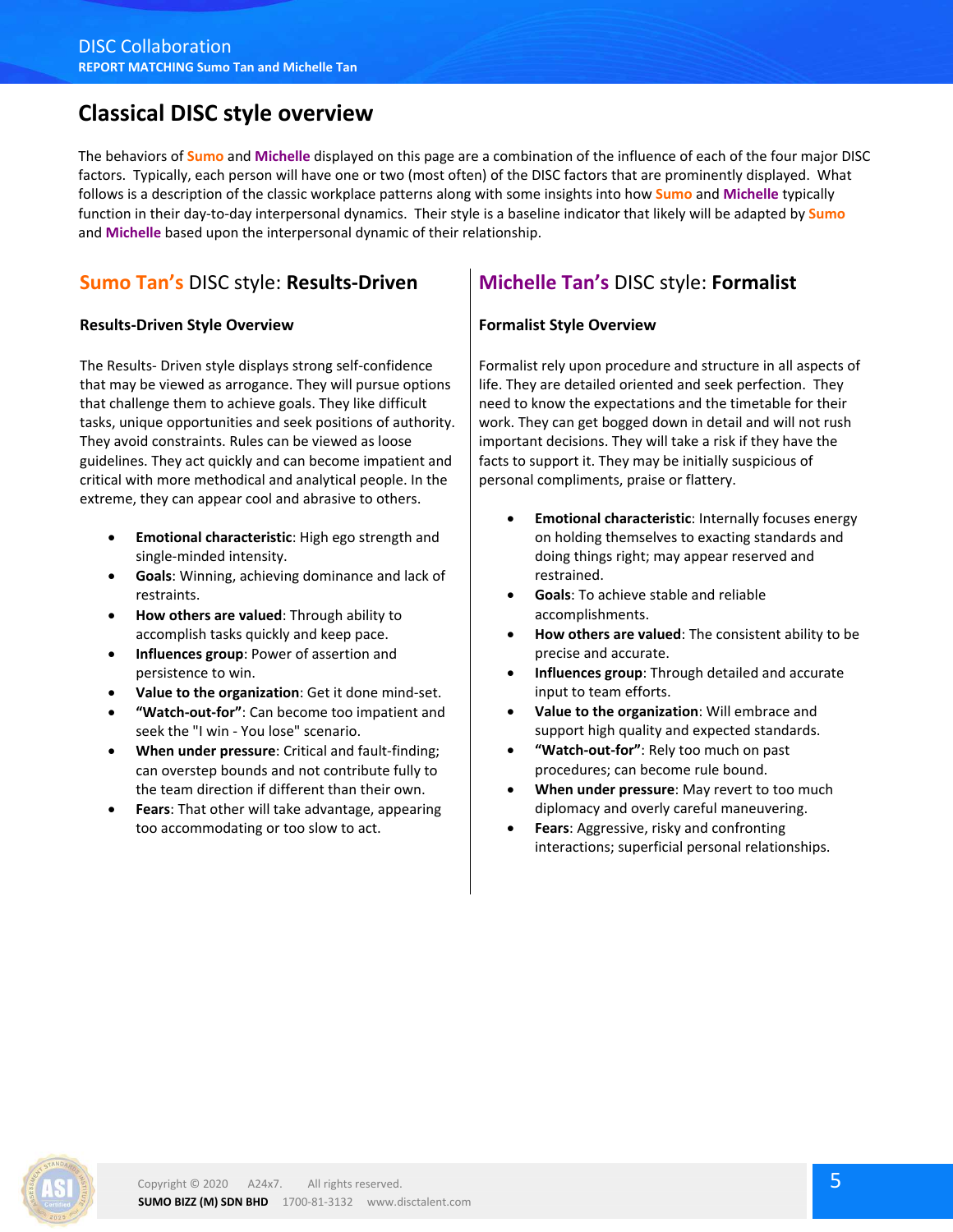### **Strengths of Sumo versus strengths of Michelle**

**Sumo** and **Michelle** likely display the strengths below rather consistently. For the most part, these qualities tend to enhance their interpersonal effectiveness. The big question is – how can **Sumo** & **Michelle** best utilize their strengths when working together?

#### **Sumo's strengths:**

- You approach challenges in a forceful, direct, and bottom-line savvy manner.
- You have the ability to be both firm and friendly, as the situation demands.
- You are highly driven toward solutions and success, and enjoy bringing others with you on the journey.
- You are able to efficiently multi-task, maintaining control over many projects simultaneously.
- You are able to direct and motivate others, while still being sensitive to their needs and concerns.
- You are ready to take the credit or assume the blame for the results.
- You have a strong ability to motivate and manage others through your optimistic attitude and firm delegation of tasks.

#### **Michelle's strengths:**

- You may be sought after by other members of the team because of your complete knowledge of processes and procedures.
- You take your responsibilities seriously and exercise your authority in a sincere and conscientious manner.
- You provide valuable input on projects by considering possible pitfalls that others on the team may have overlooked.
- You are not an extremist and tend to be supportive of team efforts.
- You are especially careful that there are no loose ends on a project that may have been overlooked by others.
- You are a strong guardian of quality-control standards and procedures.
- You have an excellent, considerate, analytical listening style.

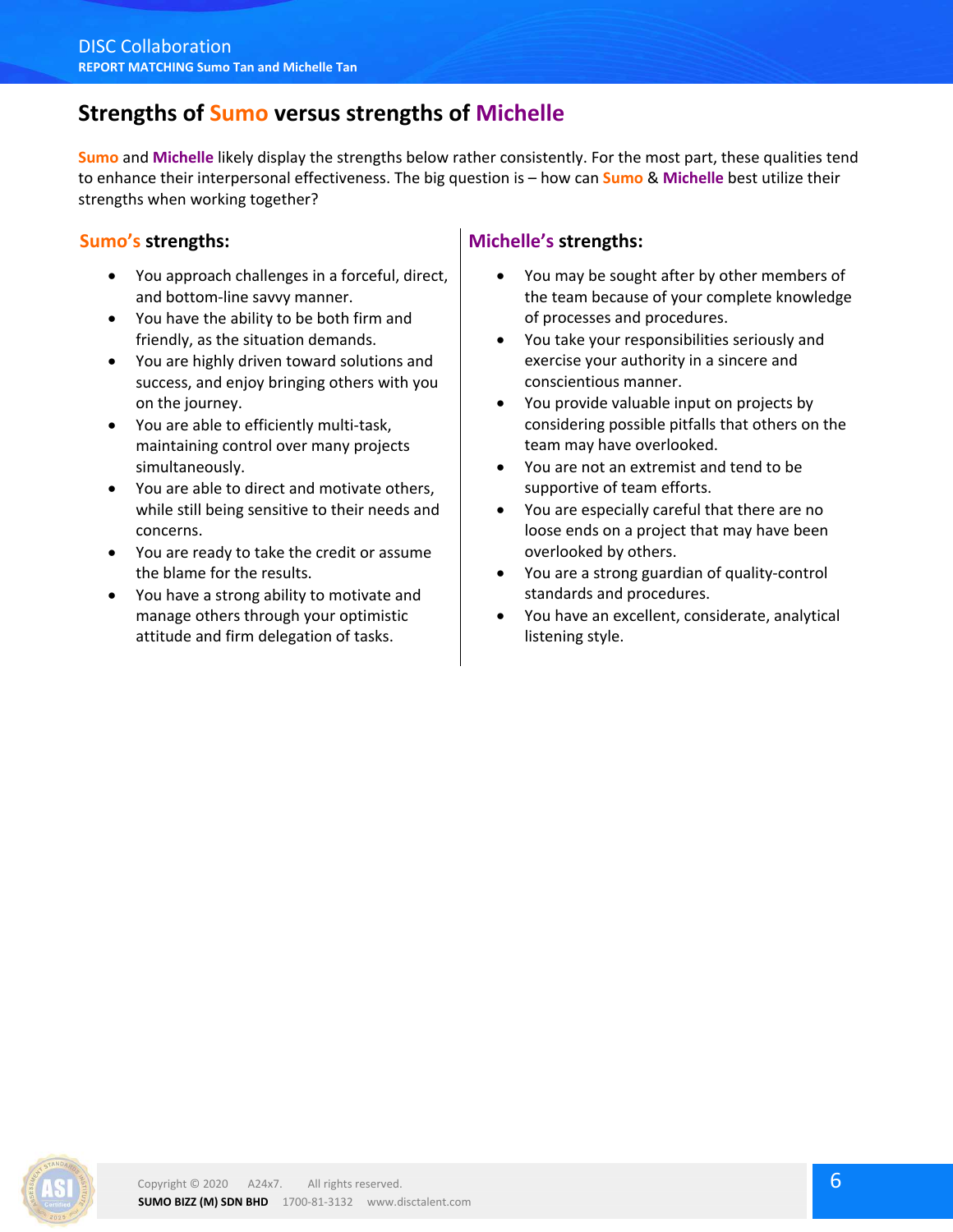### **Work style tendencies**

Work Style Preferences provide useful insights as **Sumo** and **Michelle** work together on a team or project. They are the talents and tendencies they each bring to the job. How do their work style tendencies mesh or clash?

#### **Sumo's work style tendencies:**

- You are self-confident and actively seek challenging projects.
- You want to be seen by others as flexible, versatile, and positive, in all environments.
- You possess the ability to motivate others on the team, and to help get projects done on time and within budget.
- You seem to thrive in positions of power, authority, and responsibility.
- You may be perceived by some as aggressive, in your strong determination to meet or exceed expectations.
- You tend to be a very resourceful person well-networked and influential.
- You are able to take charge of a project, even in mid-stream, and work hard to make it a success.

#### **Michelle's work style tendencies:**

- You demonstrate a strong need for perfection and detail orientation.
- You are highly conscientious and can be relied on to follow through on detailed projects and complex assignments.
- You like your workspace to be neat, well organized, and tidy, with everything in its place.
- You need to feel well-informed regarding specific details related to your area of authority and responsibility.
- You may get bogged down in details due to your tendency to keep the "data gate" open too long. You always worry that there may be more information forthcoming that can impact the direction of the decision.
- Naturally time-sensitive, you keep a careful eye on the organizational clock and maintain a keen awareness of timelines.
- You set high performance standards for yourself and others, and expect everybody to meet those standards.

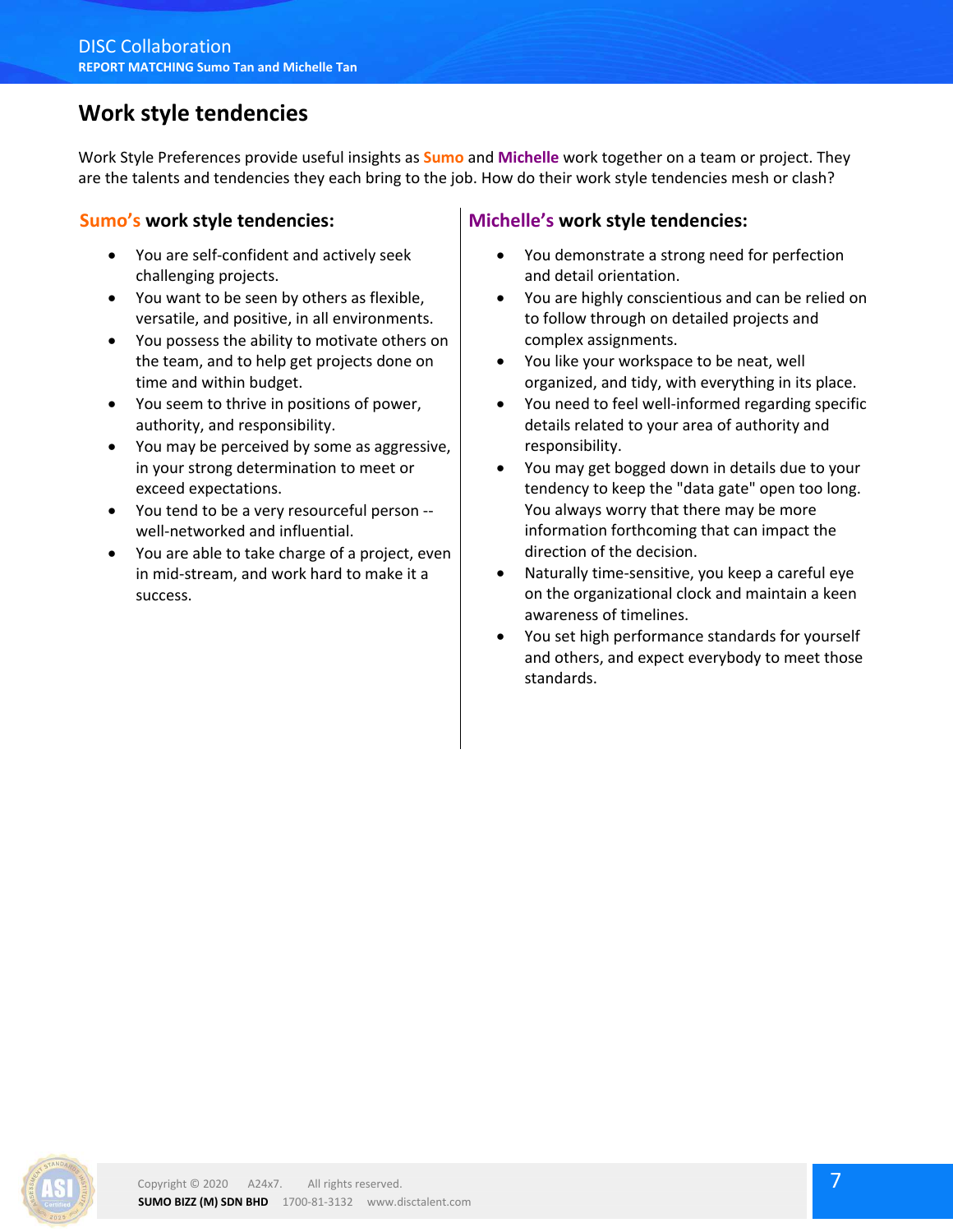## **Motivations – Ideal environments**

Everybody is motivated; however, they are motivated for their own reasons, not somebody else's reasons. By understanding each other's motivations, **Sumo** and **Michelle** can create an environment where they are most likely to be able to be self-motivated and motivate each other.

#### **Sumo tends to be most effective in environments that provide:**

- Management that is flexible as to your need for activity and change.
- Social recognition for accomplishments.
- A broad bandwidth of operation and influence.
- Assignments involving motivational skills in leading others.
- A climate that supports innovative ideas.
- Freedom from mundane, repetitive details.
- Challenges in building new territory or networks of people.

#### **Michelle tends to be most effective in environments that provide:**

- **•** Freedom from intensely pressured decisions.
- Sufficient time to adjust to changes in workplace procedures.
- Highly specialized assignments and technical areas of responsibility.
- A workplace relatively free of interpersonal conflict and hostility.
- Activities that can be monitored from beginning to end.
- A secure work situation.
- Few sudden shocks, unexpected problems, or crises.

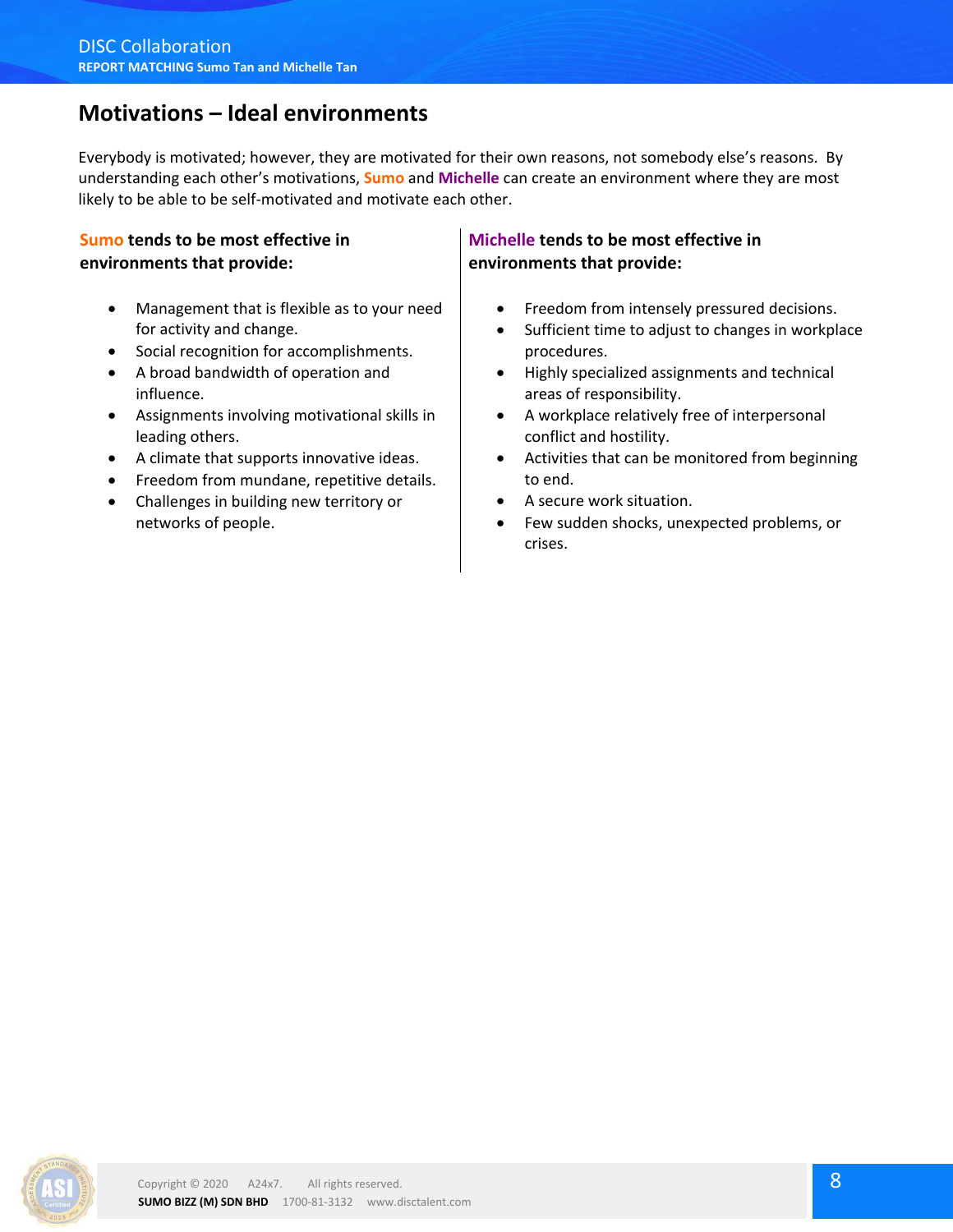### **Communication plans**

The following suggestions can help **Sumo** and **Michelle** understand and be aware of each other's unique communication preferences. To use this information effectively, share it with each other, as well as with coworkers, and discuss your communication preferences to form a more productive, less stressful working relationship.

#### **When communicating with Sumo, DO:**

- Be prepared to handle some objections.
- Join in with some name-dropping, and talk positively about people and their goals.
- Plan some extra time in your schedule for talking, relating, and socializing, but let Sumo take the lead, and don't be surprised if the socializing ends abruptly.
- Be certain to conclude the communication with some modes of action and specific next steps for all involved.
- Give Sumo the opportunity to express opinions and make some of the decisions.
- Plan to talk about things that support Sumo's dreams and goals.
- Put the details in writing, but don't plan on discussing them too much.

#### **When communicating with Sumo, DON'T:**

- Leave decisions hanging in the air. Be certain all decision points have reached closure and result in plans for action.
- Be sloppy or disorganized.
- Forget or lose things necessary for the meeting or project.
- Get bogged down in facts, figures, or abstractions.
- Be overly task-oriented.
- Leave loopholes or vague issues hanging in the air.
- Ask rhetorical or useless questions.

#### **When communicating with Michelle, DO:**

- Outline individual tasks and responsibilities in writing.
- Assure Michelle that there won't be any unexpected surprises.
- List pros and cons to suggestions you make.
- Be certain that the information you have is credible.
- Approach issues in a logical, straightforward, and factual way.
- Give Michelle time to verify the issues and potential outcomes.
- Be certain that individual responsibilities are clear, and that there are no ambiguities.

#### **When communicating with Michelle, DON'T:**

- Offer assurances and guarantees that you can't fulfill.
- Make decisions for Michelle.
- Leave an idea or plan without backup support.
- Be vague about what's expected of the group.
- Be rude, abrupt, or too fast-paced in your delivery.
- Rush the issues or the decision-making process.
- Offer promises that you can't keep.

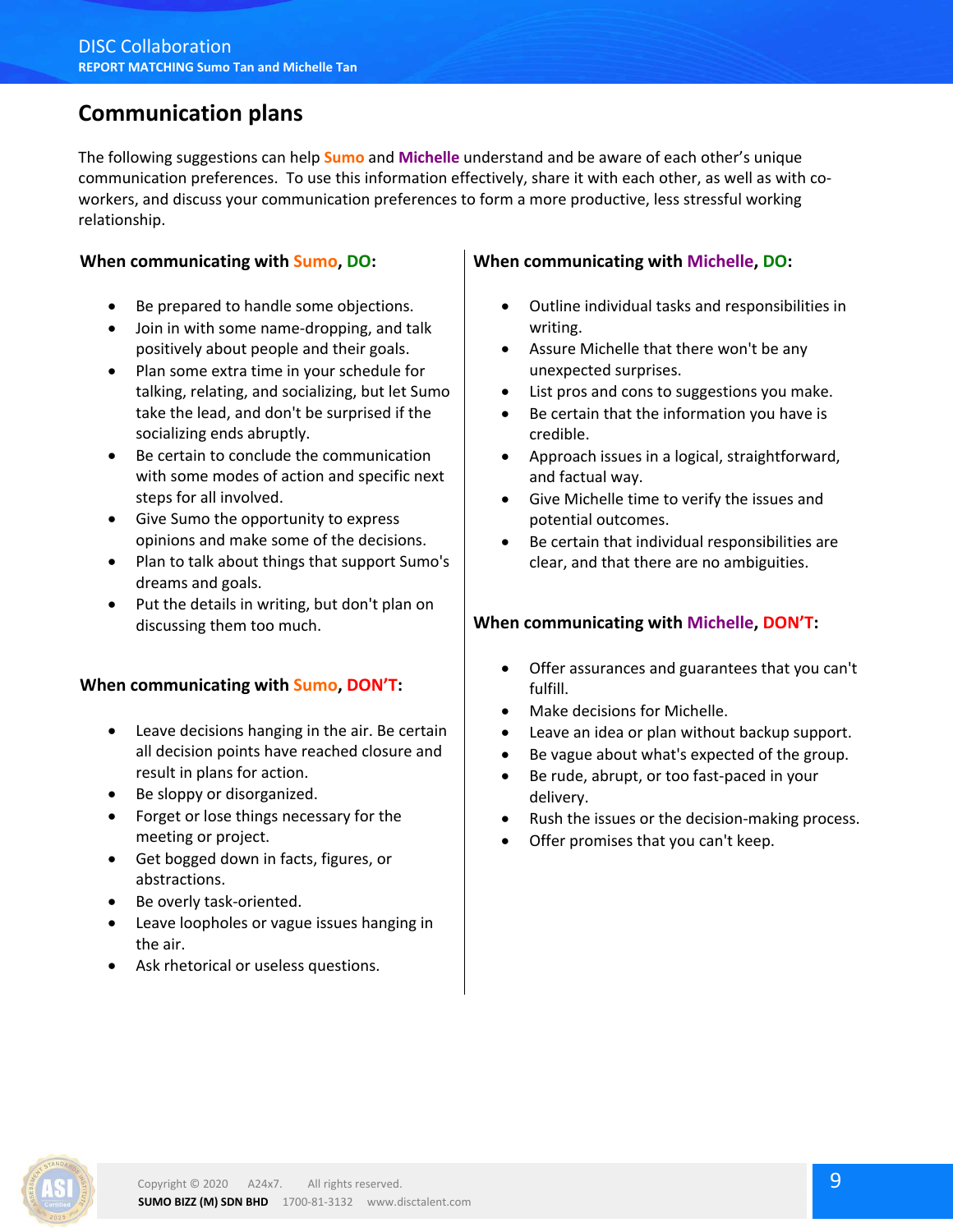## **Struggles of Sumo versus struggles of Michelle**

Everyone has possible struggles, limitations or weaknesses. Oftentimes, it is simply an overextension of their strengths that may become a weakness. **Sumo's** and **Michelle's** struggles are listed below. It's best if they read through their list and identify the one or two struggles with which they are having the most difficulty. Then, they can look back at their strengths page and see if they have a strength that might help a struggle?

#### **Sumo's struggles:**

- You may oversell others on project goals, and the team's ability to achieve them.
- You could get better results from your team by exercising a greater degree of patience.
- Your strong ego may make you appear blunt and overly critical to those who may not share the same personality type. You may get more positive reactions by softening your approach and putting aside your ego.
- You may tend to make decisions without consulting others, and without sharing information after the decision is made.
- While directing team projects, you may tend to avoid direct participation with others.
- A combination of ego and optimism may lead you to act too impulsively at times.
- You tend to be a selective listener, hearing only what you want to hear.

#### **Michelle's struggles:**

- You may sometimes overthink or overexert yourself on standard or routine procedures.
- You could benefit from a greater degree of selfconfidence and an increased sense of urgency to accomplish activities on a tighter timeline.
- You may be perceived as slow in making decisions and tentative when it comes to making changes.
- You may be perceived by some as rigid, inflexible, and overly strict regarding procedures and options.
- You could demonstrate more flexibility regarding new ideas and innovations.
- You may sometimes use facts, figures, and details as a "security blanket" to avoid confrontation or hostility.
- You may be overly dependent on a few people who share a similar focus, leading to the exclusion of others on the team who could provide valuable input.

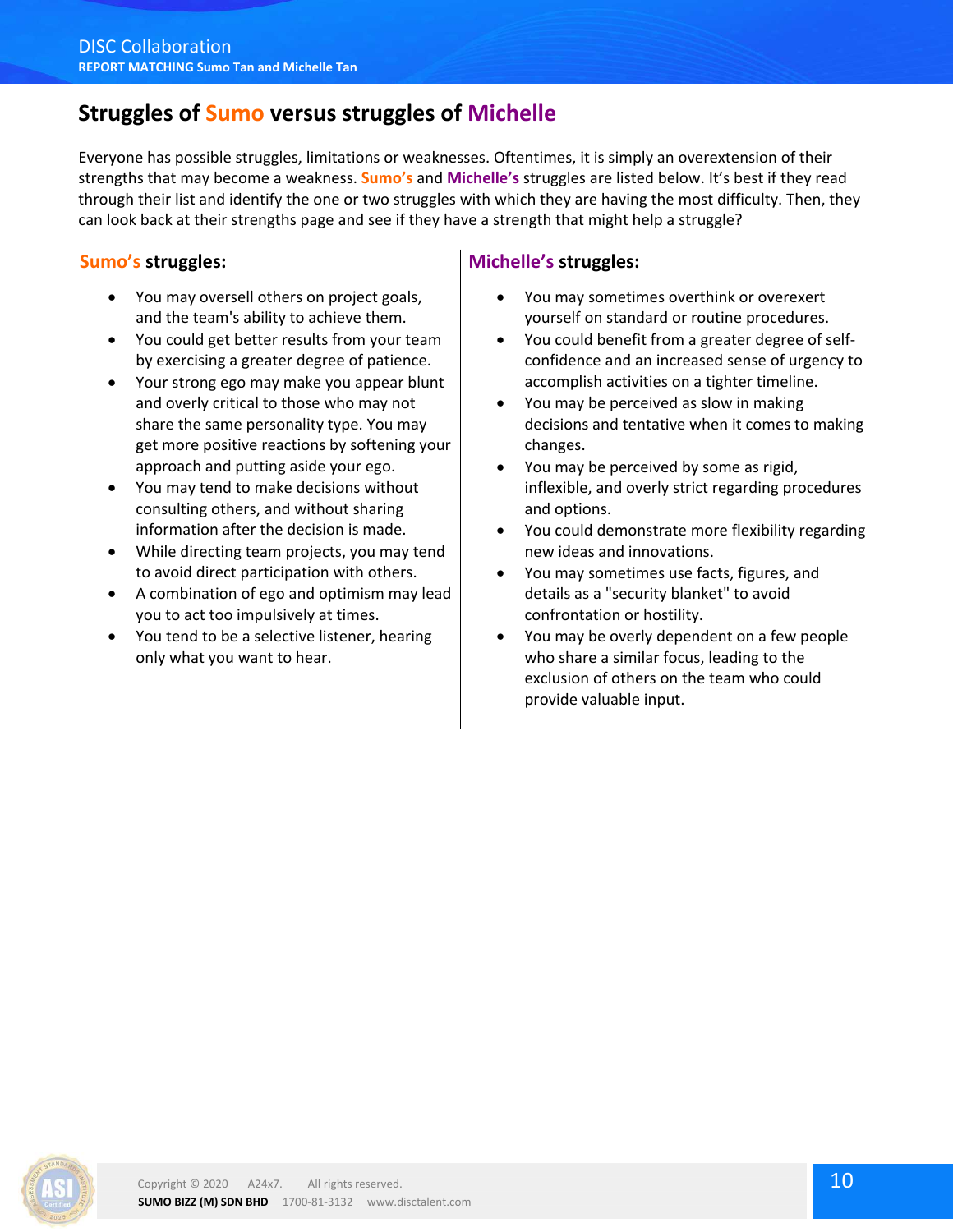### **Worksheet: Collaboration strategy**

The majority of all people have differences in their behavioral styles. Therefore, it is natural to experience both harmonious and stressful situations when we work with others. You can have the greatest respect and / or loving feelings for a person, but something the collaboration does not work completely painlessly. If the tension is stress-related, the use of Platinum Rule® may be helpful - treat others the way they want to be treated.

Fill in the worksheet below to gain insight into your respective basic styles. Then discuss what you can do to reconcile your similarities and adjust your behavior to reduce stress as you experience differences. This forms your cooperation strategy to get the most effective cooperation possible. Good luck!

**OUR STYLES**

| Name: Michelle |
|----------------|
|                |
|                |
|                |
|                |
|                |

### **OUR COLLABORATION STRATEGY:**

\_\_\_\_\_\_\_\_\_\_\_\_\_\_\_\_\_\_\_\_\_\_\_\_\_\_\_\_\_\_\_\_\_\_\_\_\_\_\_\_\_\_\_\_\_\_\_\_\_\_\_\_\_\_\_\_\_\_\_\_\_\_\_\_\_\_\_\_\_\_\_\_\_\_\_\_\_\_\_\_\_\_\_\_\_\_\_\_\_\_\_\_\_\_\_\_\_\_\_\_ \_\_\_\_\_\_\_\_\_\_\_\_\_\_\_\_\_\_\_\_\_\_\_\_\_\_\_\_\_\_\_\_\_\_\_\_\_\_\_\_\_\_\_\_\_\_\_\_\_\_\_\_\_\_\_\_\_\_\_\_\_\_\_\_\_\_\_\_\_\_\_\_\_\_\_\_\_\_\_\_\_\_\_\_\_\_\_\_\_\_\_\_\_\_\_\_\_\_\_\_ \_\_\_\_\_\_\_\_\_\_\_\_\_\_\_\_\_\_\_\_\_\_\_\_\_\_\_\_\_\_\_\_\_\_\_\_\_\_\_\_\_\_\_\_\_\_\_\_\_\_\_\_\_\_\_\_\_\_\_\_\_\_\_\_\_\_\_\_\_\_\_\_\_\_\_\_\_\_\_\_\_\_\_\_\_\_\_\_\_\_\_\_\_\_\_\_\_\_\_\_ \_\_\_\_\_\_\_\_\_\_\_\_\_\_\_\_\_\_\_\_\_\_\_\_\_\_\_\_\_\_\_\_\_\_\_\_\_\_\_\_\_\_\_\_\_\_\_\_\_\_\_\_\_\_\_\_\_\_\_\_\_\_\_\_\_\_\_\_\_\_\_\_\_\_\_\_\_\_\_\_\_\_\_\_\_\_\_\_\_\_\_\_\_\_\_\_\_\_\_\_ \_\_\_\_\_\_\_\_\_\_\_\_\_\_\_\_\_\_\_\_\_\_\_\_\_\_\_\_\_\_\_\_\_\_\_\_\_\_\_\_\_\_\_\_\_\_\_\_\_\_\_\_\_\_\_\_\_\_\_\_\_\_\_\_\_\_\_\_\_\_\_\_\_\_\_\_\_\_\_\_\_\_\_\_\_\_\_\_\_\_\_\_\_\_\_\_\_\_\_\_ \_\_\_\_\_\_\_\_\_\_\_\_\_\_\_\_\_\_\_\_\_\_\_\_\_\_\_\_\_\_\_\_\_\_\_\_\_\_\_\_\_\_\_\_\_\_\_\_\_\_\_\_\_\_\_\_\_\_\_\_\_\_\_\_\_\_\_\_\_\_\_\_\_\_\_\_\_\_\_\_\_\_\_\_\_\_\_\_\_\_\_\_\_\_\_\_\_\_\_\_ \_\_\_\_\_\_\_\_\_\_\_\_\_\_\_\_\_\_\_\_\_\_\_\_\_\_\_\_\_\_\_\_\_\_\_\_\_\_\_\_\_\_\_\_\_\_\_\_\_\_\_\_\_\_\_\_\_\_\_\_\_\_\_\_\_\_\_\_\_\_\_\_\_\_\_\_\_\_\_\_\_\_\_\_\_\_\_\_\_\_\_\_\_\_\_\_\_\_\_\_ \_\_\_\_\_\_\_\_\_\_\_\_\_\_\_\_\_\_\_\_\_\_\_\_\_\_\_\_\_\_\_\_\_\_\_\_\_\_\_\_\_\_\_\_\_\_\_\_\_\_\_\_\_\_\_\_\_\_\_\_\_\_\_\_\_\_\_\_\_\_\_\_\_\_\_\_\_\_\_\_\_\_\_\_\_\_\_\_\_\_\_\_\_\_\_\_\_\_\_\_ \_\_\_\_\_\_\_\_\_\_\_\_\_\_\_\_\_\_\_\_\_\_\_\_\_\_\_\_\_\_\_\_\_\_\_\_\_\_\_\_\_\_\_\_\_\_\_\_\_\_\_\_\_\_\_\_\_\_\_\_\_\_\_\_\_\_\_\_\_\_\_\_\_\_\_\_\_\_\_\_\_\_\_\_\_\_\_\_\_\_\_\_\_\_\_\_\_\_\_\_ \_\_\_\_\_\_\_\_\_\_\_\_\_\_\_\_\_\_\_\_\_\_\_\_\_\_\_\_\_\_\_\_\_\_\_\_\_\_\_\_\_\_\_\_\_\_\_\_\_\_\_\_\_\_\_\_\_\_\_\_\_\_\_\_\_\_\_\_\_\_\_\_\_\_\_\_\_\_\_\_\_\_\_\_\_\_\_\_\_\_\_\_\_\_\_\_\_\_\_\_ \_\_\_\_\_\_\_\_\_\_\_\_\_\_\_\_\_\_\_\_\_\_\_\_\_\_\_\_\_\_\_\_\_\_\_\_\_\_\_\_\_\_\_\_\_\_\_\_\_\_\_\_\_\_\_\_\_\_\_\_\_\_\_\_\_\_\_\_\_\_\_\_\_\_\_\_\_\_\_\_\_\_\_\_\_\_\_\_\_\_\_\_\_\_\_\_\_\_\_\_

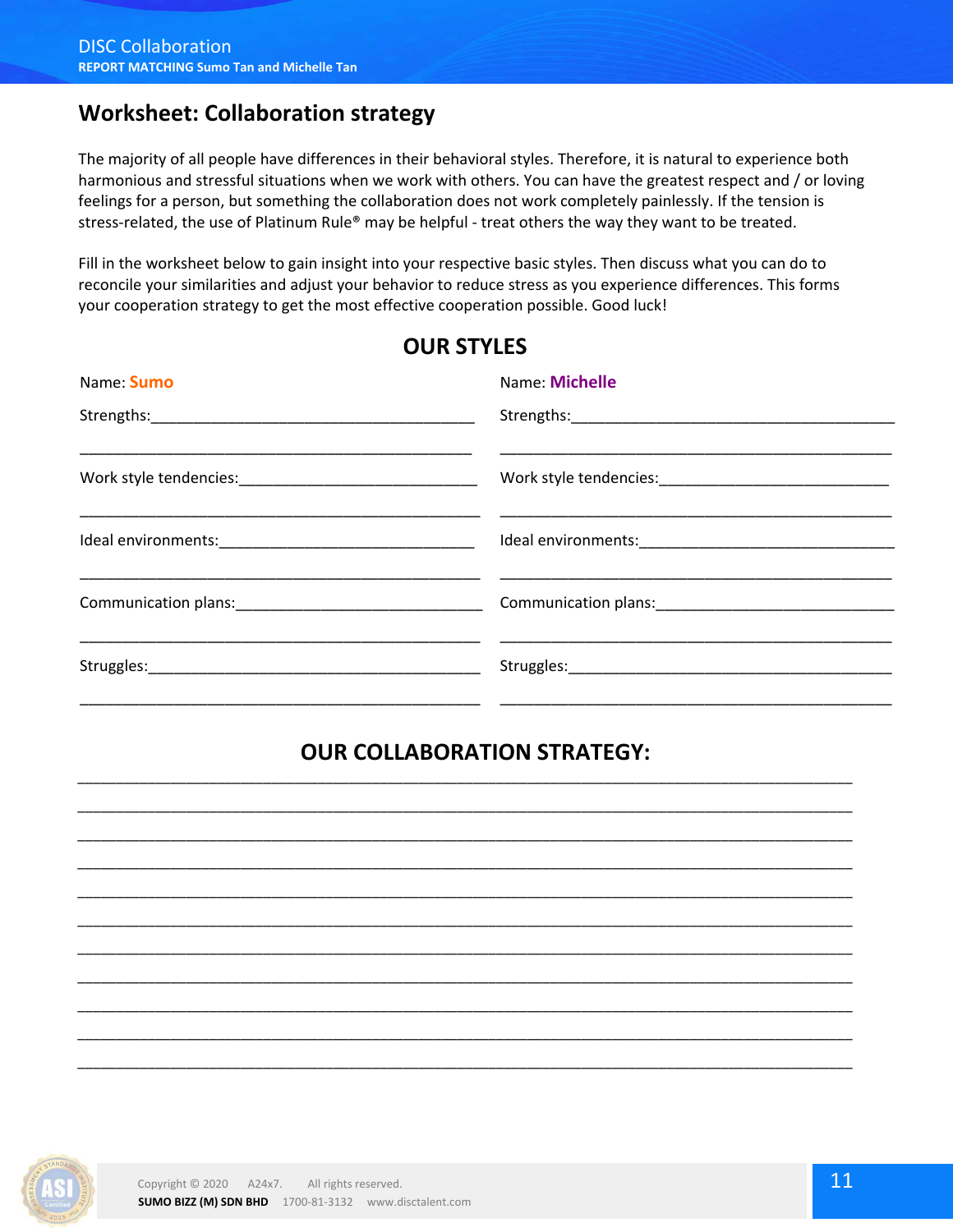### **12 Behavioral Tendencies – Summary**

The primary styles - **D, I, S, and C** - are each influenced by the other three styles in our behavioral expression. Each person is not just one of these styles, rather a result of all four combining and affecting each other. The following behavioral tendencies are scored based on the way the DISC styles combine and influence one another. On this page you'll see all 12 Behavioral Tendencies in Summary for both individuals, and the following pages deliver more detail about each of these measurements.

When comparing the results, be aware that neither person is right nor wrong in their behavior. These behavioral tendencies can be alike or different, but as long as both people understand how they will each behave, interactions can be mutually beneficial.

| <b>Behaviors</b>                                                                                                                      | <b>Sumo</b>                       | <b>Michelle</b>                |
|---------------------------------------------------------------------------------------------------------------------------------------|-----------------------------------|--------------------------------|
| Self-Reliance<br>How this individual works within a team.                                                                             | <b>Directive</b>                  | <b>Situational</b>             |
| <b>Personal Drive</b><br>How this individual's own goals move things forward.                                                         | <b>Self-Driven</b>                | <b>Others-driven</b>           |
| <b>Providing Instruction</b><br>How this individual dictates directions and expectations.                                             | <b>Directive &amp; Compulsive</b> | <b>Reserved &amp; Detailed</b> |
| <b>Building Rapport</b><br>How this individual focuses when interacting with others.                                                  | <b>Results-Focused</b>            | <b>Situational</b>             |
| <b>Customer &amp; Team Interaction</b><br>How this individual engages with customers and stakeholders,<br>internal and external.      | <b>Situational</b>                | <b>Supporting</b>              |
| <b>Expressing Openness</b><br>How this individual is most comfortable expressing themselves.                                          | <b>Social</b>                     | <b>Structural</b>              |
| <b>Change Resistance</b><br>How this individual resists engaging with change.                                                         | <b>Drives Change</b>              | <b>Reluctant to Change</b>     |
| <b>Careful Decision Making</b><br>How this individual approaches decisions and actions.                                               | <b>Situational</b>                | <b>Cautious</b>                |
| <b>Work Process Alignment</b><br>How this individual focuses on process to follow through on work.                                    | <b>Situational</b>                | <b>Situational</b>             |
| Prioritizing<br>How this individual determines the order for dealing with items or<br>tasks based on established rules and structure. | <b>Results</b>                    | <b>Rules</b>                   |
| Reasoning<br>How this individual uses evidence to think through and solve<br>problems.                                                | <b>Intuition-based</b>            | <b>Evidence-based</b>          |
| <b>Accuracy</b><br>How this individual focuses on correctness and exactness.                                                          | <b>Situational</b>                | <b>Situational</b>             |

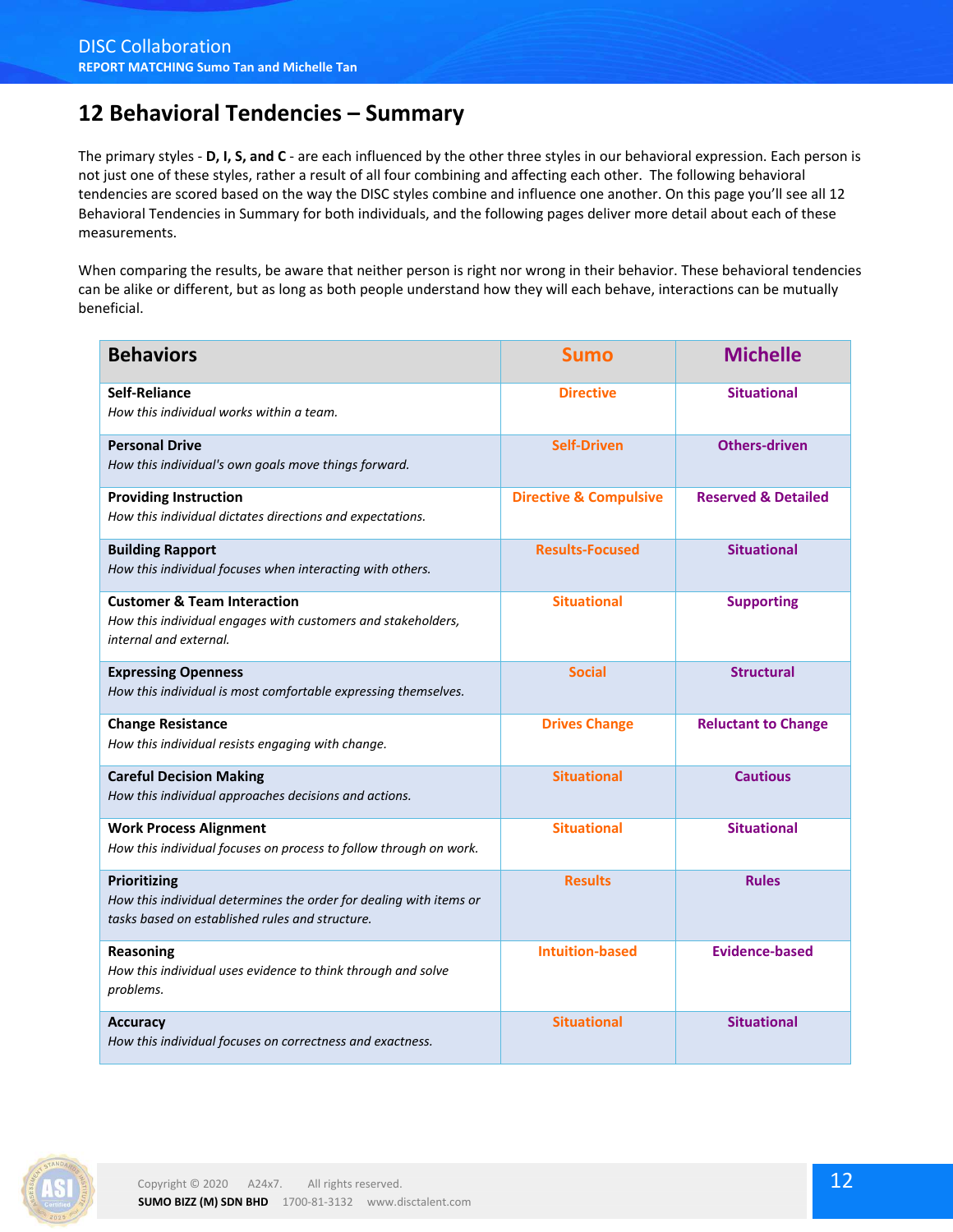## **12 Behavioral Tendencies – Details & Graphs**

**For each of the 12, you will see a graph and personalized statement for each person based on the Natural style tendencies. The scores and statements reveal which style combinations are most observable and describe how each person will express the tendency based on their individual DISC blend.**

#### **Interpretation Notes:**

- 1. **Frequency Observed**: The behavioral tendencies are presented in the order from Most Frequently Observed to Least Frequently Observed.
	- o **HI** Clearly observed in most situations, seen more often
	- o **HM** Frequently observed in many situations
	- o **MOD** May or may not be observed depending on the situation
	- o **LM** Sometimes observed in some situations
	- o **LOW**  Absence of the behavior in most situations
- 2. **Direction of your score** As the graph moves to the right or left, it shows how each person will likely express the behavior. If the graphs are near the center, the result is a balancing behavioral effect that will depend on the situation..
- 3. **General Population Comparison** The **blue box** represents the general population in this behavioral tendency. Approximately 68% of people score in this range.





on more than your fair share or stretch yourself too thin when you make commitments.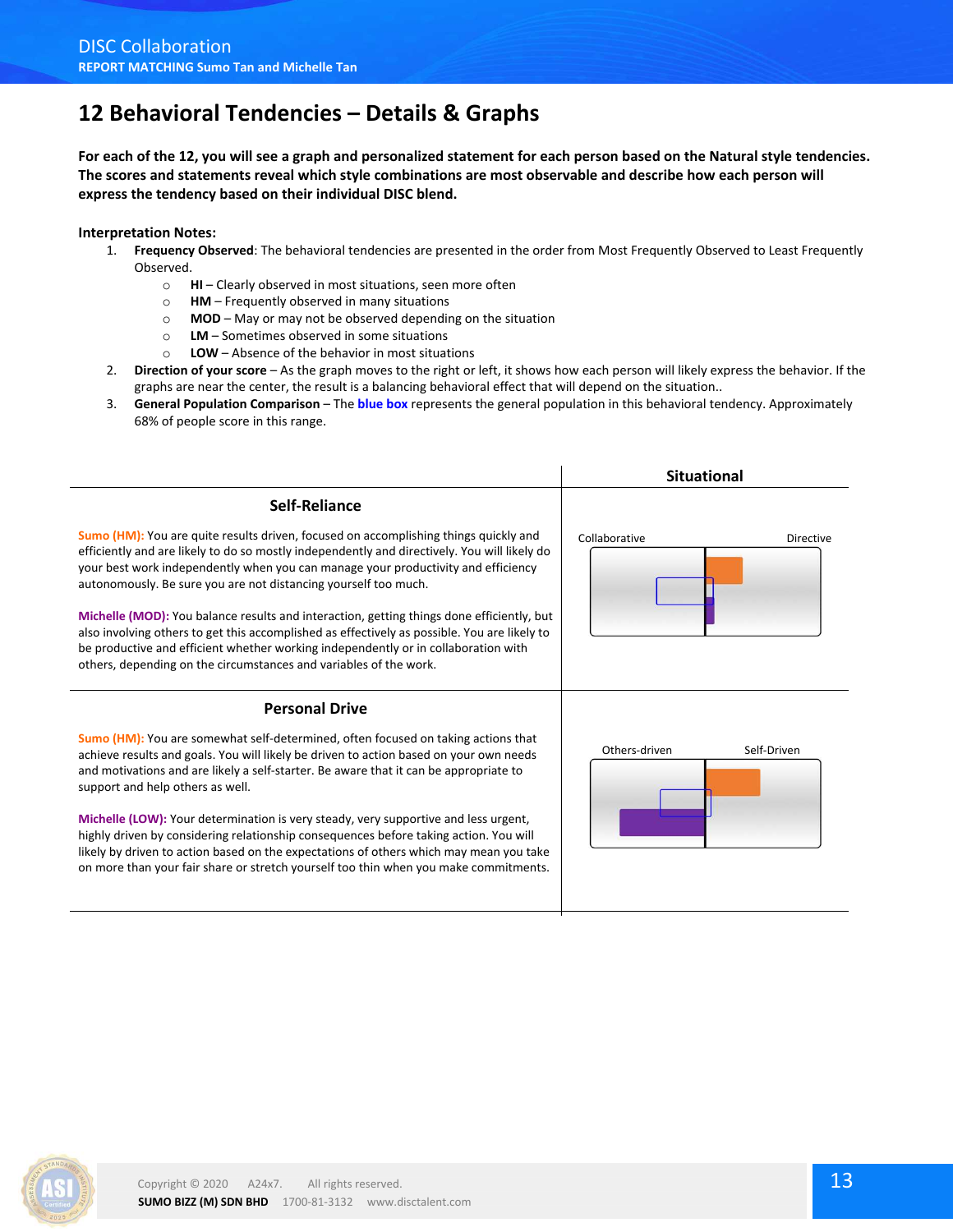| <u>REPURT MATCHING SUITIO THII AND MICHEILE THII</u>                                                                                                                                                                                                                                                                                                                                                                                                                                                                                                                                                                                                                                                                                 |                                               |
|--------------------------------------------------------------------------------------------------------------------------------------------------------------------------------------------------------------------------------------------------------------------------------------------------------------------------------------------------------------------------------------------------------------------------------------------------------------------------------------------------------------------------------------------------------------------------------------------------------------------------------------------------------------------------------------------------------------------------------------|-----------------------------------------------|
|                                                                                                                                                                                                                                                                                                                                                                                                                                                                                                                                                                                                                                                                                                                                      | <b>Situational</b>                            |
| <b>Providing Instruction</b>                                                                                                                                                                                                                                                                                                                                                                                                                                                                                                                                                                                                                                                                                                         |                                               |
| Sumo (HM): You are somewhat direct and results-focused, and may prefer to set the<br>course and direct others, rather than following the set expectations. Engaging with<br>others for additional thoughts and perspectives can lead to better outcomes.<br>Michelle (LOW): You are very likely to precisely follow established structural and<br>procedural guidelines, enforcing the need for accuracy and compliance to most<br>guidelines and protocol. Keep in mind that a strict adherence to the rules may be<br>difficult for others who are more flexible.                                                                                                                                                                  | Reserved & Detailed<br>Directive & Compulsive |
| <b>Building Rapport</b>                                                                                                                                                                                                                                                                                                                                                                                                                                                                                                                                                                                                                                                                                                              |                                               |
| Sumo (LM): You are somewhat results driven in your interactions, preferring not to<br>connect socially unless there is a specific outcome or purpose. You are more likely to<br>focus on results with a desire to reach a goal or complete a task, rather than connecting<br>or building relationship. Remember, others may like to get to know you more when<br>working together.<br>Michelle (MOD): Your interactions are driven by both a desire to connect with others<br>socially, and to get the work done and reach results. If you can do both at once, that's<br>great!                                                                                                                                                     | Results-Focused<br>Relationships-Focused      |
| <b>Customer &amp; Team Interaction</b>                                                                                                                                                                                                                                                                                                                                                                                                                                                                                                                                                                                                                                                                                               |                                               |
| <b>Sumo (MOD):</b> You can be engaging and persuasive while providing support and stability<br>in your interactions with others. You are likely to balance the needs of others, creating a<br>relationship and ensuring their needs are met. This can effectively create loyal and<br>trusting relationships.<br>Michelle (LOW): You are consistently providing optimal support, bringing a grounding<br>and calming presence to others, and providing the best care possible for their needs to<br>build trust and confidence and rapport. You are more likely to do whatever you can to<br>make sure others are taken care of and get what they require. It is important to also be<br>attentive to the needs of the business too. | Supporting<br>Engaging                        |
| <b>Expressing Openness</b>                                                                                                                                                                                                                                                                                                                                                                                                                                                                                                                                                                                                                                                                                                           |                                               |
| Sumo (HM): You are somewhat comfortable when interacting with others, quick paced<br>and focused on personal connections, and may tend to elaborate to engage with others.<br>You are likely to be most confident and comfortable when interacting with others, and<br>are likely to trust information passed along through people you trust. Remember,<br>sometimes having the support documentation is important too.                                                                                                                                                                                                                                                                                                              | Structural<br>Social                          |
| Michelle (LOW): You are very comfortable when focused on the structure, detail and<br>accuracy requiring adequate time for planning and consideration of consequences<br>before acting. You are likely to be more confident with data, information and<br>procedures that ensure precision. Remember, there are times when creating                                                                                                                                                                                                                                                                                                                                                                                                  |                                               |

connection with others can boost your success as well.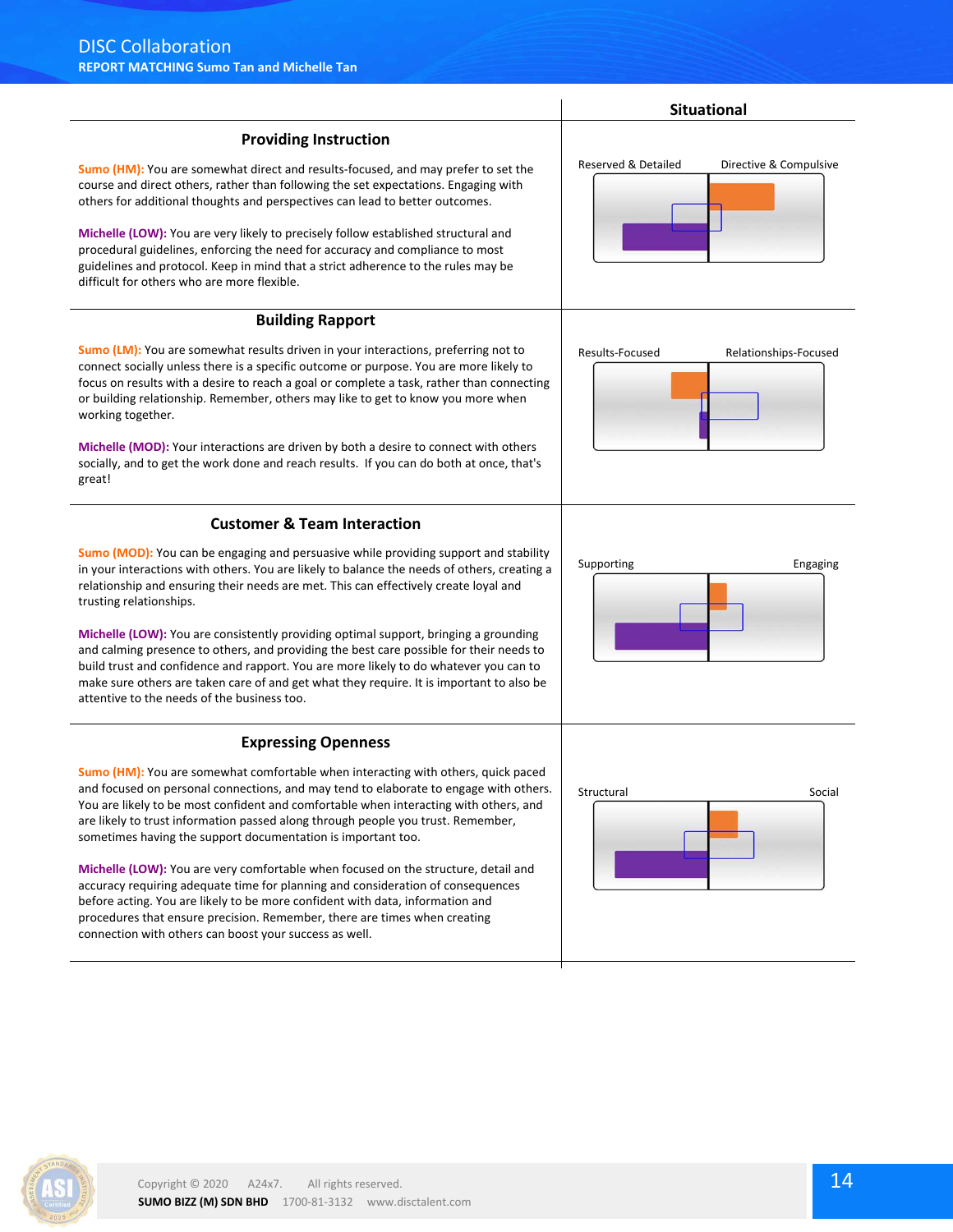

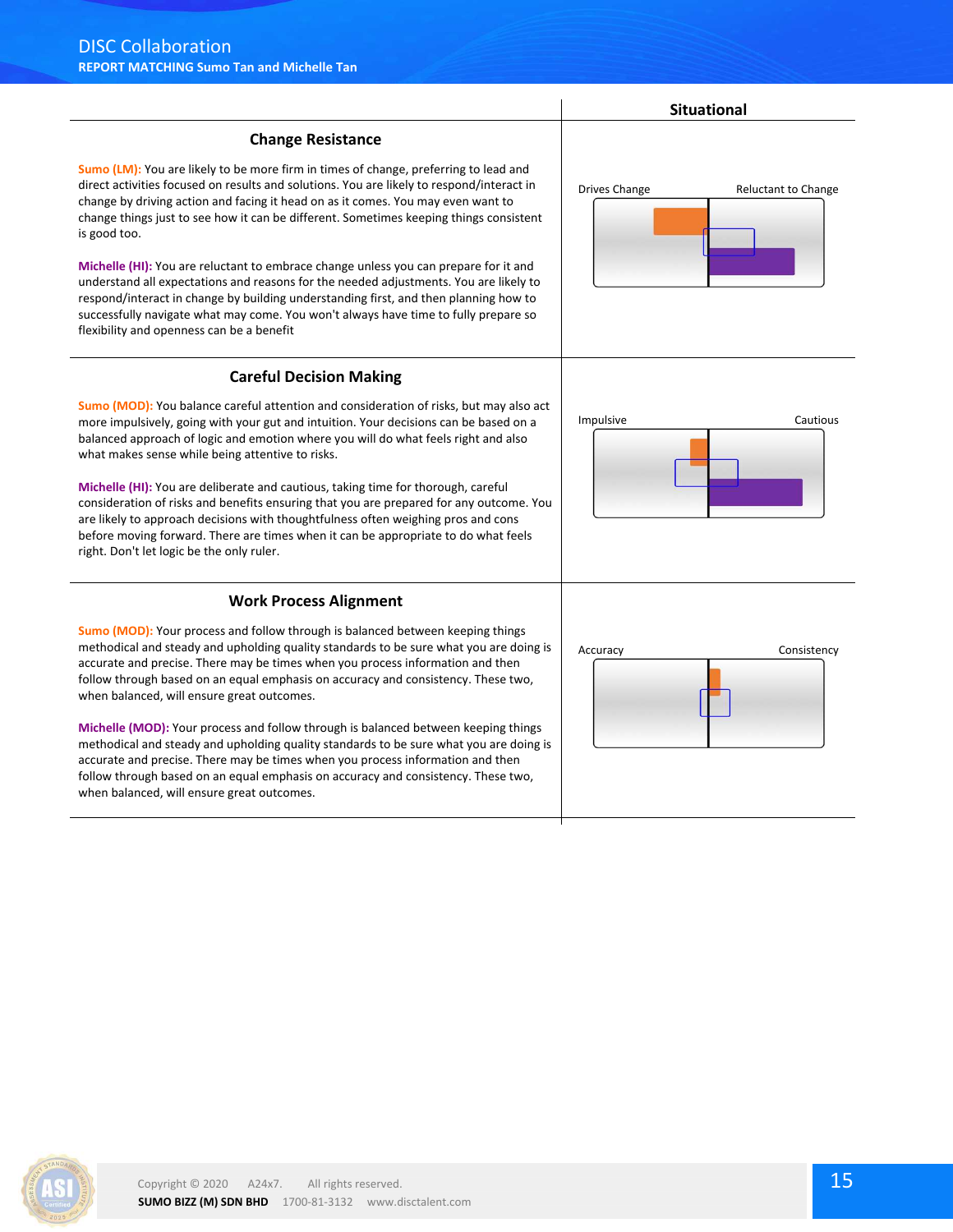|                                                                                                                                                                                                                                                                                                                                                                                                                                                                                                                                                                                                                                                                                                                                                                                                                                                            | <b>Situational</b>                |
|------------------------------------------------------------------------------------------------------------------------------------------------------------------------------------------------------------------------------------------------------------------------------------------------------------------------------------------------------------------------------------------------------------------------------------------------------------------------------------------------------------------------------------------------------------------------------------------------------------------------------------------------------------------------------------------------------------------------------------------------------------------------------------------------------------------------------------------------------------|-----------------------------------|
| Prioritizing                                                                                                                                                                                                                                                                                                                                                                                                                                                                                                                                                                                                                                                                                                                                                                                                                                               |                                   |
| Sumo (LM): You often focus specifically and directly on results now and take actions<br>that target immediate accomplishment, and are less concerned with the established<br>guidelines. You will likely prioritize and focus on the results and the bottom line. While<br>the end result is certainly a key component of what should take priority, be sure you are<br>also aware of the rules and constraints of your situation.<br>Michelle (HI): You frequently focus on following established structural and procedural<br>guidelines to ensure high-quality outcomes with great importance on accuracy, order<br>and precision. You are likely to prioritize the rules rather than the results. While the<br>rules and procedures are a key component to success and what should take<br>precedence, be sure you know what the end result should be. | Results<br>Rules                  |
| Reasoning<br>Sumo (LM): You often rely on your feelings and interactions with others to make<br>decisions, choosing what is likely to be social acceptable. You are likely to think things<br>through based on emotions over logic, trusting your gut. Be aware that balanced<br>thinking looks at both the emotions and the logic.<br>Michelle (HI): You frequently rely on data and evidence to ensure decisions reflect the<br>right thing to do, and will seek comprehensive verification to determine precise and<br>accurate judgments. You are likely think through things with careful and thoughtful<br>consideration, often weighing risks and examining the proof and data to make<br>decisions. Remember, the brain and the heart together make a great team.                                                                                  | Intuition-based<br>Evidence-based |
| <b>Accuracy</b>                                                                                                                                                                                                                                                                                                                                                                                                                                                                                                                                                                                                                                                                                                                                                                                                                                            |                                   |
| <b>Sumo (MOD):</b> Your plans are a combination of careful deliberations to ensure quality<br>outcomes, and systems and processes that allow forward movement in a steady<br>environment. You are likely aware of both predictability and precision when making<br>plans. You will like have more positive outcomes when using balanced planning.<br>Michelle (MOD): Your plans are a combination of careful deliberations to ensure quality<br>outcomes, and systems and processes that allow forward movement in a steady<br>environment. You are likely aware of both predictability and precision when making<br>plans. You will like have more positive outcomes when using balanced planning.                                                                                                                                                        | Predictability<br>Precision       |

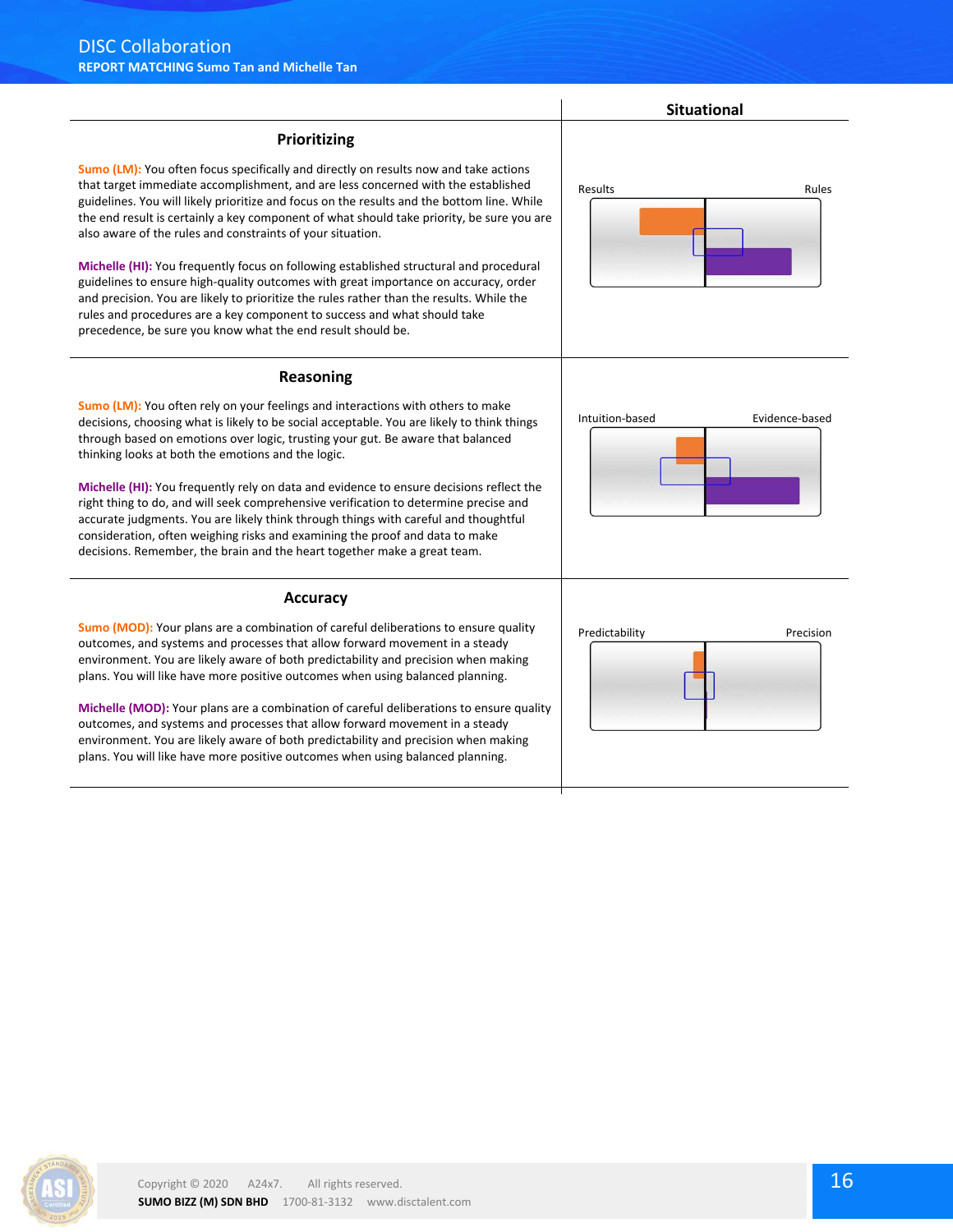### **So Now What?**

This report is filled with information about **Sumo's** and **Michelle's** style and how each, with the in-depth knowledge of each other's behavioral preferences can work better together as a well-oiled team.

There are many suggestions in this report for **Sumo** and **Michelle** to apply these behavioral style tips to improve their working relationship, avoid stressful behaviors and practice conflict resolution, if and when needed.

Don't put this report on a shelf or in a file. It is important to use this information to open up a meaningful dialogue with each other to improve all your relationship. Use this report as a reference tool. There is a lot of information in it and it is not meant to be digested in just one reading.

Have fun with making a few minor changes in your behavior and experience the results. You might be surprised! Remember The Platinum Rule®: "Treat others the way THEY want to be treated." You will have much more success in all your relationships, not just with each other!